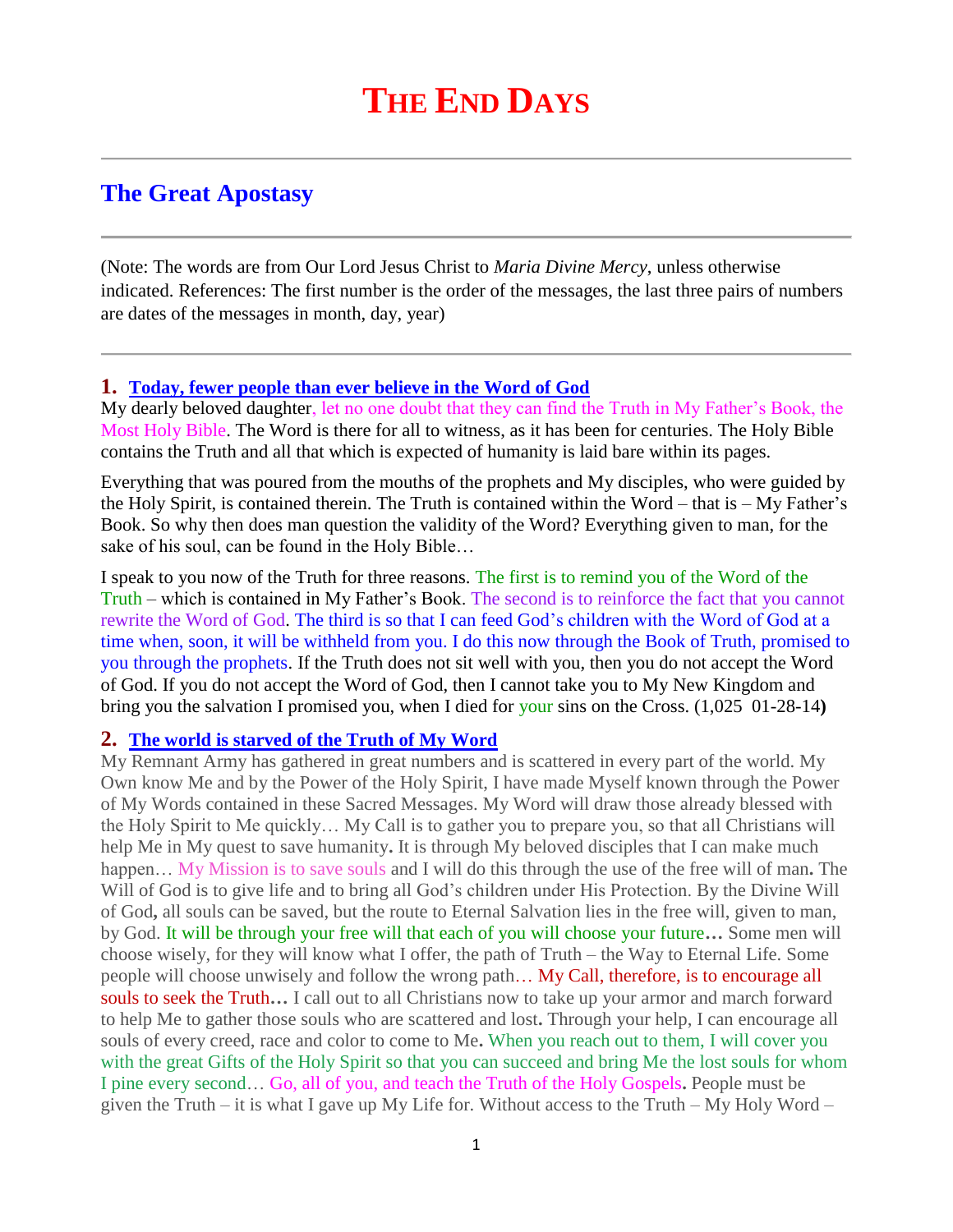you cannot choose the correct path to Eternal Salvation. That is why I come now, to bring you the Truth**.** (1,148 06-17-14)

# **3. [Your faith will be tested like never before](http://www.thewarningsecondcoming.com/your-faith-will-be-tested-like-never-before/)**

The love, which radiates from My disciples who follow Me at this time, is all encompassing… The Holy Spirit continues to be poured down upon My Church on Earth, as it struggles against the trials and tribulations, which face it every day… You will be picked on; scoffed at and sneered at, all of which will be caused by the wicked acts of those who Satan uses to fight Me, Jesus Christ. But nothing will destroy My Church – My true followers. Those who remain obedient to the Word of God, as it has existed for so long, will continue to represent Me on Earth. My Protection will cover you like an invisible sheath and your faith will never diminish once you fight with the Sword of God… My Promise is that My Church will remain intact, although smaller than it is now, until the Great Day of the Lord dawns. (1,159 07-01-14)

# **4. [The world has forsaken Me, as foretold, and the greatest betrayal upon My Body has been](http://www.thewarningsecondcoming.com/the-world-has-forsaken-me-as-foretold-and-the-greatest-betrayal-upon-my-body-has-been-inflicted/)  [inflicted](http://www.thewarningsecondcoming.com/the-world-has-forsaken-me-as-foretold-and-the-greatest-betrayal-upon-my-body-has-been-inflicted/)**

Just as I was cursed, during My Crucifixion, by those who proudly boasted of their supreme wisdom in My Ways, will I be denounced at this, My second time to come to claim My Kingdom... Ungrateful souls, devoid of simplicity or humility, they will never accept the voice of those they consider to be unworthy to utter the Truth… They will also do all that they can to stop the Word of God from reaching out to every sinner in the world and for that I will never let them forget this. He who loses Me a soul, loses his own**.** He who blocks My Path will have nowhere to turn himself. He who swears against the Will of God will be cursed… They will have squandered the Graces I send now and barricade themselves into a prison of such darkness that they will be blinded by My Light on the Great Day. My Time is soon and there is only so much that I can do to prepare you. (1,167 07-15-14)

# **5. [Mother of Salvation: Jesus Christ, is not loved by humanity as He once was](http://www.thewarningsecondcoming.com/mother-of-salvation-jesus-christ-is-not-loved-by-humanity-as-he-once-was/)**

As apostasy grows and spreads, He, Jesus Christ, will be denounced by every nation, until those who love Him and who follow His Teachings will be unable to declare their allegiance to Him, without having to suffer ridicule, mockery and slander. In order to remain loyal to Jesus Christ, you must love Him unconditionally. To love Him truly is a great blessing and is also a Gift from God. To those whose love for my Son has weakened, I ask that you recite this Crusade Prayer (160) **Help me to love You more**. (See the Crusade Prayers booklet) (1,172 07-22-14)

# **[The Warning will help the world to fight the greatest apostasy of all time](http://www.thewarningsecondcoming.com/the-warning-will-help-the-world-to-fight-the-greatest-apostasy-of-all-time/)**

While The Warning will ignite the faith of the faithful and convert many, there will be a great number of people, including priests and senior members of the [clergy,](http://www.enddays.net/the-warning-will-help-the-world-to-fight-the-greatest-apostasy-of-all-time/) who will deny it took place. They will lead many away from Me and for that they will be judged harshly.

All of these events will come soon and, when the [prophecies](http://www.enddays.net/the-warning-will-help-the-world-to-fight-the-greatest-apostasy-of-all-time/) given to man from the beginning unfold, they will make perfect sense. Many of the prophecies given in the Book of [Revelation](http://www.enddays.net/the-warning-will-help-the-world-to-fight-the-greatest-apostasy-of-all-time/) were written in a way so that people would understand them through the use of symbols. The reality is different, but know this. The Intervention by Me will change the world forever. After that, those who are for Me and who love Me will help Me to bring Eternal Life to billions. (1,310 01-20-15)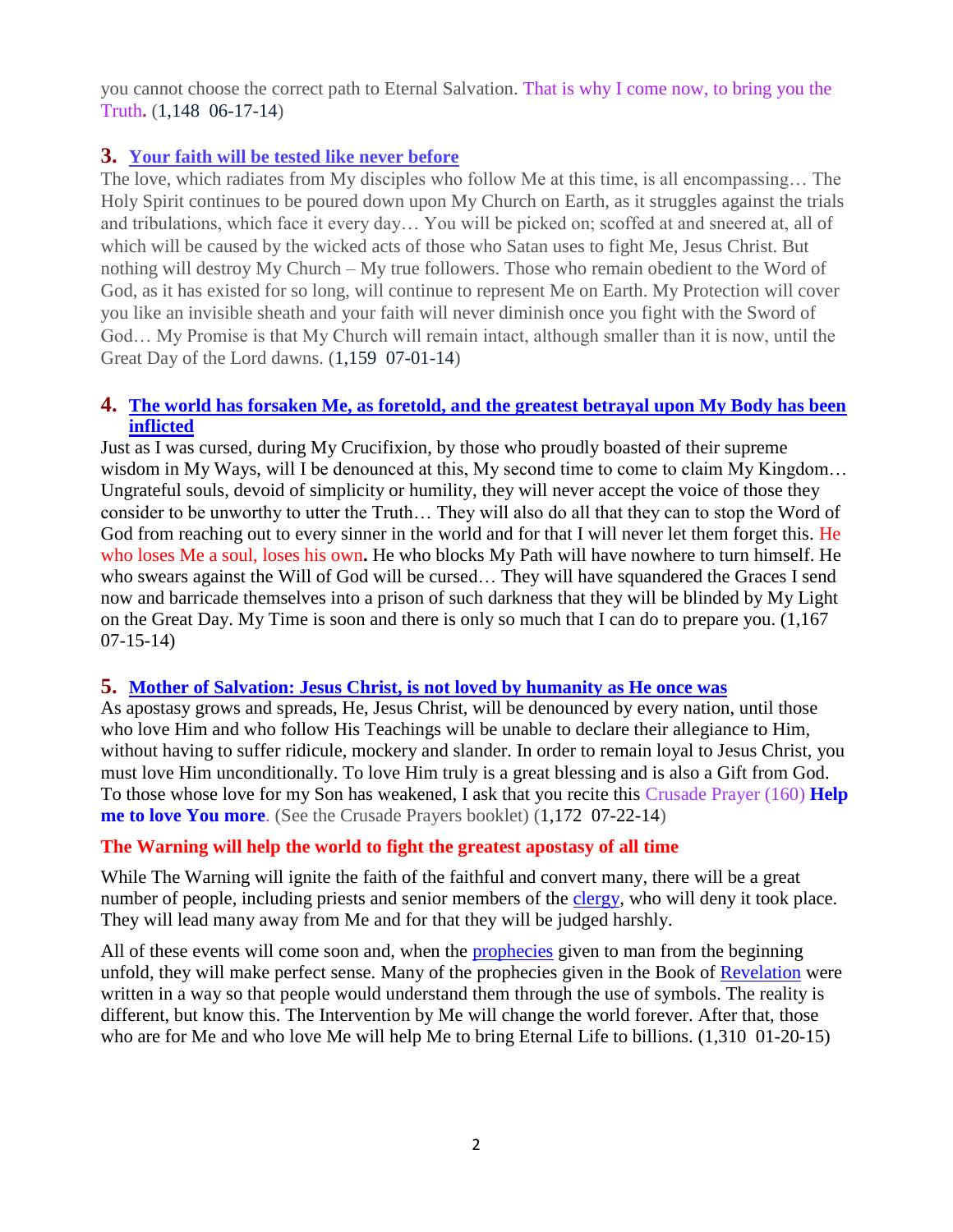#### **6. [God is Omnipresent –](http://www.thewarningsecondcoming.com/god-is-omnipresent-he-is-everywhere/) He is everywhere**

Apostasy has gripped the world and spreads its tentacles into every religion, which acknowledges Me, Jesus Christ, as well as those which acknowledge My beloved Father.

Those who spread apostasy do it in a way that is not apparent and impostors will carefully nurture souls into accepting a false [doctrine.](http://www.thewarningsecondcoming.com/god-is-omnipresent-he-is-everywhere/) **This will lead two thirds of Christians into apostasy where they will be none the wiser. Every Law of God will be bent and presented as being pertinent to the modern world. So persuasive will My enemies be, so caring and humble in appearance, that they will convince even the most staunch and loyal followers of Mine that these changes are acceptable in God's Eyes.**

Once a Christian departs from the Truth, he is guilty of accepting lies. Soon after he will accept false doctrine and then he will fall away from the Faith very quickly. When the time is right, the man of perdition will convince all Christians who reject the True Word of God to join a new One-World Religion. And so this is how My Church will be crucified. (1,312 01-22-15)

#### **7. [God the Father: Without Me you could not exist](http://www.thewarningsecondcoming.com/god-the-father-without-me-you-could-not-exist/)**

My children must know that there is only one God. Only one. Any other exists only in the minds of man. Any other god is an abomination in My Eyes and the man who succumbs to worshipping false gods, serves only the Devil, who delights in man's fall from Grace. **I Am** the Beginning and the End. Nothing can prevail against Me. Even the demons and fallen angels, which I cast into the abyss, will never stand before Me and challenge Me, for they are without such power. So many religions have been founded by fallible man, and this has caused much confusion. From the beginning I spoke with One Voice and, until the end, there can only be One Voice. The world is Mine for I created it. I created every living thing. I also created My Heavenly Hierarchy from which I threw out those angels who defied and betrayed Me. **Many of these fallen angels communicate with My children who have created a new age form of spiritualism. I warn those of you who adore false gods, through the pursuit of such practices. Such spiritualism will expose your souls to evil spirits whose only desire is to destroy your souls.** These false angels are demons, disguised as living spirits of the light, and they will seduce you into believing falsities. Every lie about My Heavenly Hierarchy will be fed to you so that you will place all your needs before Satan and evil spirits. All they do is savage your souls like wild beasts and then leave you empty and bereft of any love. At first, when you give yourself over to such idolatry, you will be given a false sense of peace. Demons can give such powers but they are short-lived. For once they gain access to your souls, they will torment you and goad you into demonic acts. **I Am** all that was in the Beginning and **I Am** the End. All begins and ends with Me. When you place false gods before Me, and do this because of your selfish desire to seek pleasure, power and control of your destiny, you are guilty of breaking My First Commandment… The Truth was first given to the world when paganism was rife. The Truth was given to the world with the birth of My Son and generations were converted. The Truth is being given again to the world **now,** as **the great apostasy** strangles the souls of those who believe in My Son, and at a time when paganism is rife again. (1,245 10-28-14)

#### **8. [600,000 fallen angels were released last year from the pits of Hell. A further 5 million have](http://www.thewarningsecondcoming.com/600000-fallen-angels-were-released-last-year-from-the-pits-of-hell-a-further-5-million-have-now-been-released/)  [now been released](http://www.thewarningsecondcoming.com/600000-fallen-angels-were-released-last-year-from-the-pits-of-hell-a-further-5-million-have-now-been-released/)**

The apostasy in the world today was also planned by Satan by tempting God's children to deny their Faith. Instead he uses a new religion often known as the New Age Religion. Instead of glorifying God, the Eternal Father, they glorify the human being as spiritually superior and in command.

**Like Lucifer who wanted to be not only like God, but who wanted to become God,** this rapidly evolving cult wants to convince God's children that they are in control of their own destiny, that all can be controlled through a false belief in a metaphysical world which does not exist.